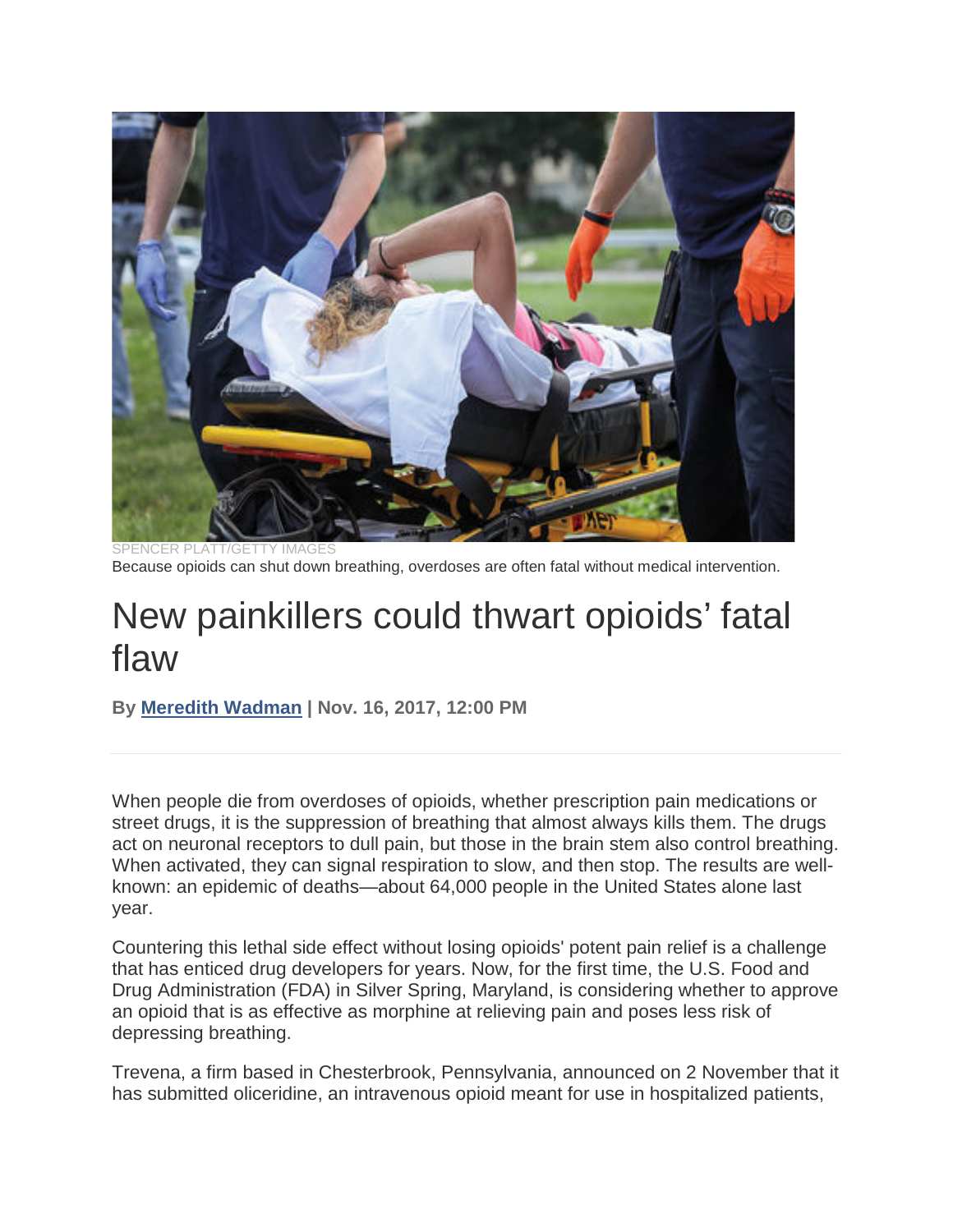to FDA for marketing approval. The drug, which would be marketed under the name Olinvo, is the most advanced of what scientists predict will be a growing crop of pain-relieving "biased agonists"—so called because, in binding a key opioid receptor in the central nervous system, they nudge it into a conformation that promotes a signaling cascade that kills pain over one that suppresses breathing. And in a paper out this week in *Cell*, a veteran opioid researcher and her colleagues unveil **[new biased opioid](http://www.cell.com/cell/abstract/S0092-8674(17)31257-6)  [agonists that could surpass](http://www.cell.com/cell/abstract/S0092-8674(17)31257-6) oliceridine**, though they haven't been tested in people yet.

"There are many groups creating [such] biased agonists. And one of them is going to get it right," says Bryan Roth, a molecular pharmacologist at the University of North Carolina in Chapel Hill. "To have a drug you can't die of an overdose with would be a huge lifesaver for tens of thousands of people every year."

Trevana's compound is by far the closest to the finish line, having been through clinical trials. The firm has had setbacks, however. In phase III trials in postsurgical patients reported in February, oliceridine proved to be as effective a painkiller as morphine, and quicker to act. But although a low dose of it caused less respiratory suppression and fewer other side effects than morphine, those improvements didn't reach statistical significance for higher doses.

The competition aims to catch up quickly. Last month, Mebias Discovery in Philadelphia, Pennsylvania, presented data on two new biased opioids that protected breathing in rats even at four times the effective painkilling dose. It hopes to begin human trials of one of them as soon as 2019.

For most of these early-stage drugs, developers haven't assessed just how selectively they trigger the painkilling pathway over respiratory suppression. Nor have they shown conclusively that the molecular bias matters—that the more biased a compound toward triggering the painkilling pathway, the less the risk of respiratory suppression. But the *Cell* study this week has done both, at least in mice.

In that work, neuroscientists Laura Bohn, Cullen Schmid, Thomas Bannister, and their colleagues at the Scripps Research Institute in Jupiter, Florida, developed several painkilling-biased compounds from among scores that bind the µ-opioid receptor. Activating this protein, which is embedded in neuronal cell membranes, leads to either pain relief or respiratory depression depending on the brain circuit to which it belongs. The molecule is known as a G protein-coupled receptor because it triggers so-called G proteins to bind to the inner side of a receptor and start a signal cascade.

## **Bias toward breathing**

A new generation of opioids aims to stall the signaling that is thought to shut down the lungs during overdoses.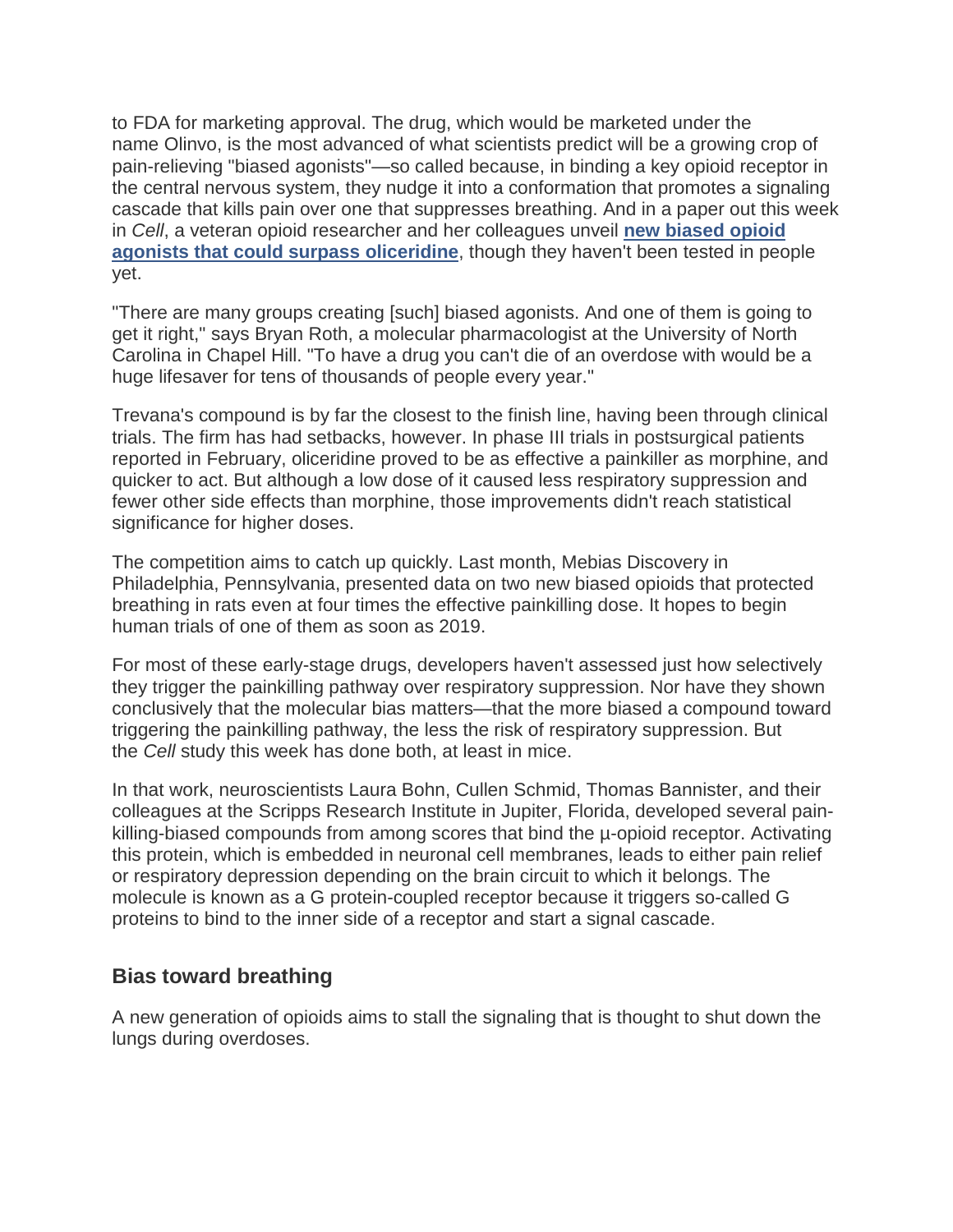

## V. ALTOUNIAN, K. SUTLIFF/*SCIENCE*

When traditional opioids—such as morphine, fentanyl, and heroin—activate the receptor, that also attracts an intracellular protein called β-arrestin2. It tamps down Gprotein signaling, so that the message doesn't remain indefinitely "on." But β-arrestin2 also helps produce the respiratory suppression and constipation that are hallmark side effects of opioids.

Beginning 18 years ago, Bohn and her colleagues showed that, in mice engineered to lack β-arrestin2, morphine's pain relief was stronger and longer-lasting and its main side effects were dramatically reduced. The mechanism by which β-arrestin2 leads to an opioid's unwanted effects remains unclear. But it seemed to many researchers that if drugs could be created that nudged the µ-opioid receptor into a conformation that shut down β-arrestin2 recruitment while turning on G-protein signaling, they might deliver opioids' unparalleled pain relief without those side effects.

In the new study, Bohn's group used cell signaling assays on a library of µ-receptoractivating compounds to find a few with hints of a bias toward G-protein signaling. Based on the structural features of those leads, they tweaked the compounds to create scores that were more heavily biased. They chose six to study in mice, and discovered all had effective antipain activity. As important, the greater the compound's bias for Gprotein-signaling, the fewer breathing problems it produced in the animals.

The study is "very rigorous and formalized. And it's pretty remarkable. Essentially the more G-protein biased, the less respiratory depression. In other words, the safer," Roth says. The paper "is a tour de force," for its labor-intensive validation of concepts that